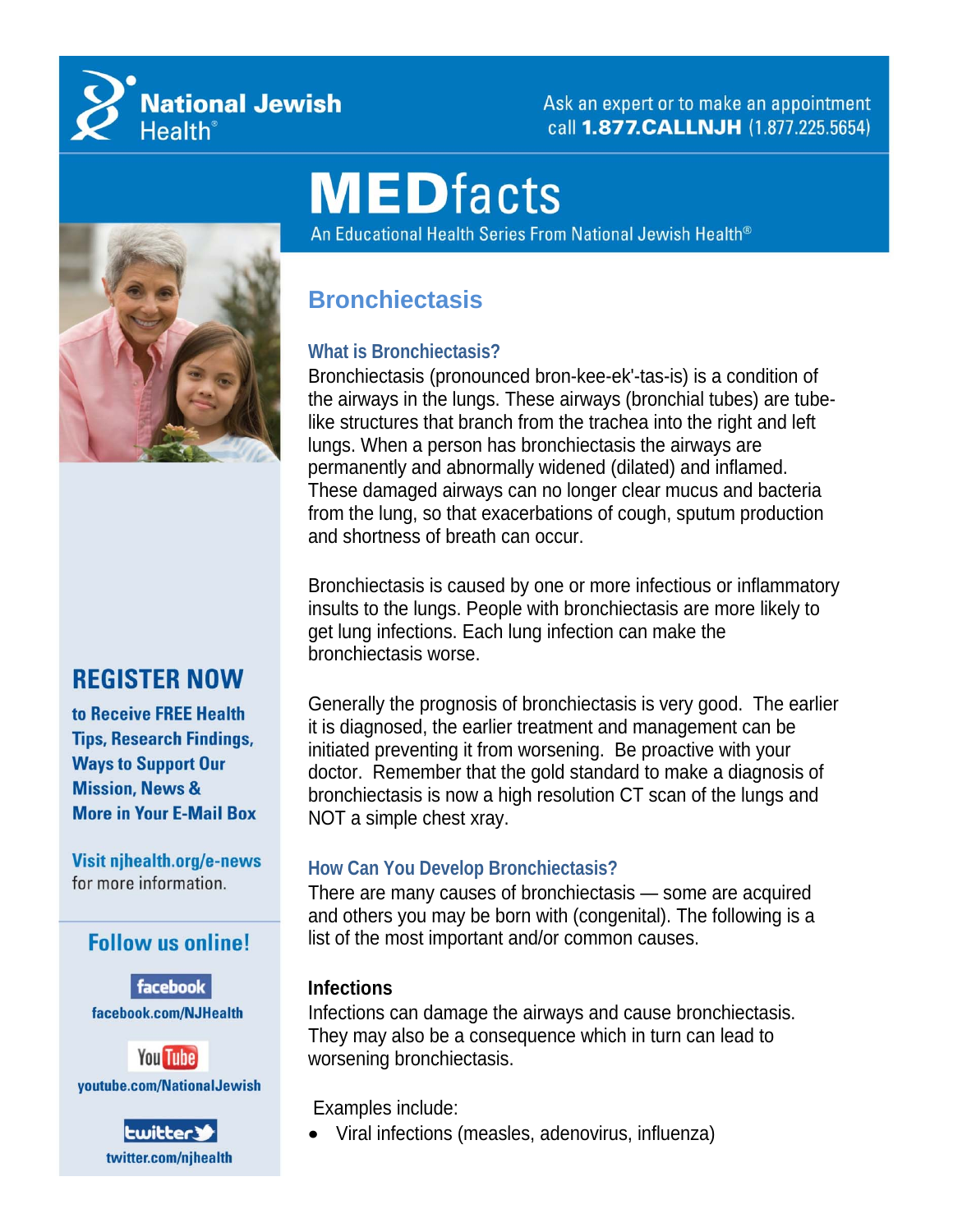- Bacterial infections (Pseudomonas aeruginosa, Staphylococcus aureus, Klebsiella)
- Mycobacterial infections (tuberculosis, *Mycobacterium avium*, *Mycobacterium abscessus*) and
- Fungal infections (histoplasmosis)

#### **Immune Diseases**

People with immune deficiencies such as antibody deficiencies are more likely to have repeated lung infections which can damage the airways and cause bronchiectasis.

#### **Aspiration**

Chronic pulmonary aspiration occurs when a person inhales oral or stomach material into his/her lungs. If severe or recurrent, aspiration can lead to inflammation of the airways and causes bronchiectasis. The aspiration can occur from:

- Impaired ability to swallow (oropharyngeal dysphagia) which may cause saliva or food to enter the lung.
- Gastroesophageal reflux disease (GERD) which occurs when the valve of smooth muscle between the esophagus and the stomach does not function properly. This allows contents (acid and non-acid) to flow back up into the esophagus. The stomach contents may enter the lungs and irritate the airways. Some signs and symptoms of GERD include: heartburn or sour taste in mouth, but many (possibly up to 30 percent) of people with GERD may have no symptoms ("silent" GERD).

#### **Autoimmune Diseases**

Rheumatoid arthritis, lupus, Sjogren's syndrome and Wegener's granulomatosis are examples of rheumatologic, autoimmune or connective tissue diseases that can cause bronchiectasis.

#### **Genetic Diseases**

- Cystic fibrosis causes impaired drainage of mucus and bacteria from the airways. This leads to recurrent lung infection and bronchiectasis. Classic cystic fibrosis is obvious at birth, but there are forms of cystic fibrosis that may not be recognized until adulthood.
- Primary ciliary dyskinesia impairs the ability of small hairs, called cilia, to clear mucus and bacteria from the airways. Recurrent lung infections can occur and cause bronchiectasis.
- Alpha1 antitrypsin deficiency. Alpha<sub>1</sub> antitrypsin is a protein that moderates inflammation that occurs during infection. People who are deficient in alpha $_1$ antitrypsin or who have an abnormal protein may be more likely to have recurrent lung infections that cause bronchiectasis.

# **Obstruction of the Airways**

Obstructed airways trap mucus and infections behind the obstruction which can damage the airways and cause bronchiectasis.

- Obstruction of the airways can be caused from a growth or tumor.
- Chronic obstructive pulmonary disease (COPD) and allergic bronchopulmonary aspergillosis are diseases that can cause obstruction of the airways.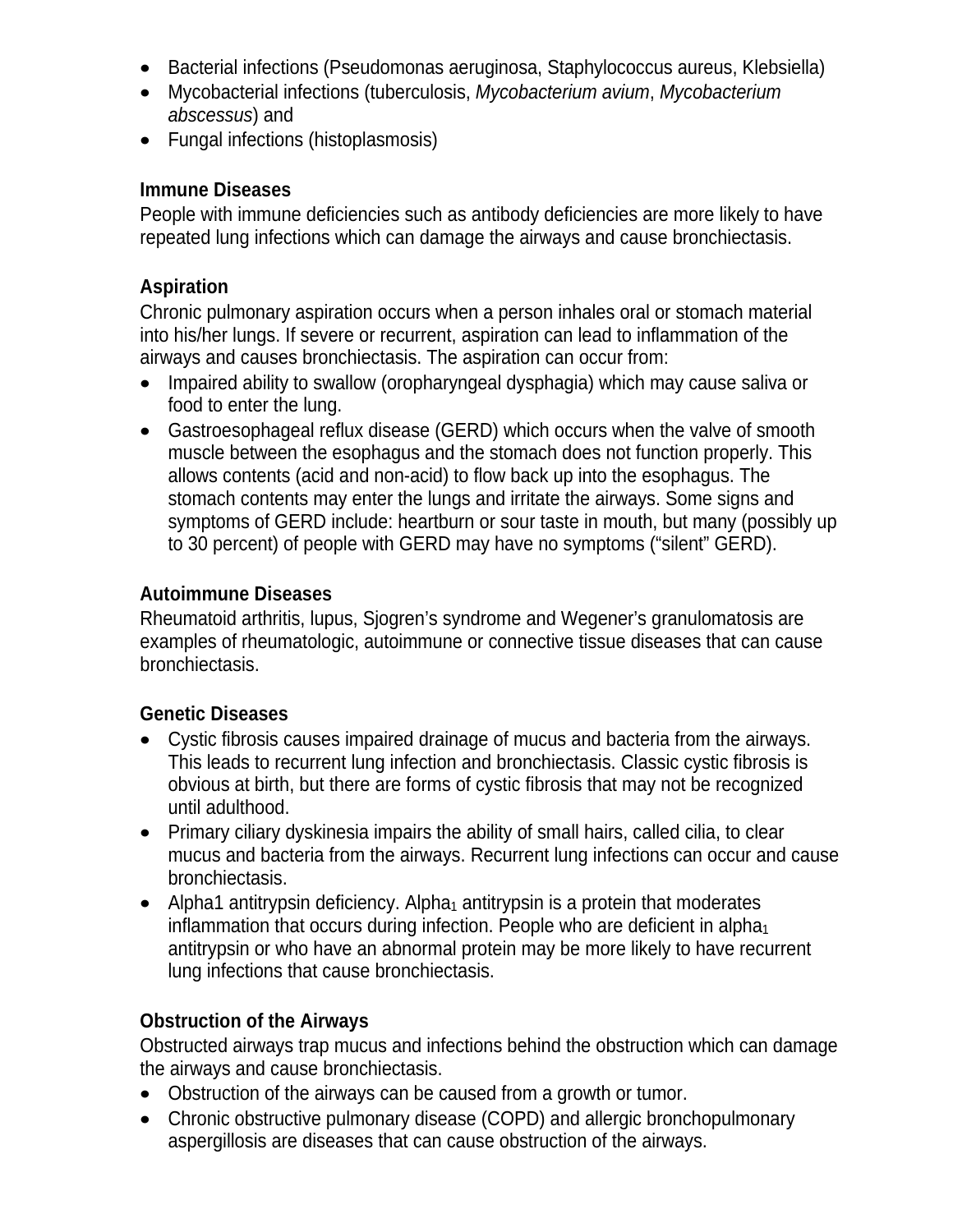#### **What Happens in the Lungs with Bronchiectasis?**

First, inflammation occurs in the walls of the airways from a number of causes just discussed. This inflammation causes injury to the airways. The resulting loss of the normal defenses in the lungs leads to impaired drainage of the airways. This makes the airways susceptible to infections. Repeated lung infections can worsen the damage to the airway walls.

#### **What are the Symptoms?**

Symptoms of bronchiectasis include a cough. The cough may be productive of mucus. With infections the mucus may be discolored, foul-smelling and may contain blood (hemoptysis). Shortness of breath, wheezing, weight loss and fatigue can also occur. Some people with bronchiectasis also have chronic sinusitis. This requires further evaluation since bronchiectasis and sinusitis may be due to the same underlying disease.

If left untreated, symptoms of bronchiectasis may progress. Further symptoms may include increasing shortness of breath, worsening quality of life and even heart failure.

#### **How is Bronchiectasis Diagnosed?**

A multiple step process usually leads to the diagnosis of bronchiectasis. Many factors are considered and different tests and completed. The evaluation for bronchiectasis often includes:

- A complete medical history and physical examination by a health care provider.
- A chest CT scan (a specialized X-ray which produces detailed slice-like pictures) of the lungs.
- Breathing tests, called pulmonary function tests. These determine the presence and severity of abnormal airflow out of the lungs.
- Specific screening or diagnostic tests for some of the possible underlying diseases that may cause bronchiectasis, based on the history and physical examination.

#### **How is Bronchiectasis Managed?**

Bronchiectasis management is long-term and is directed at:

- Improving the clearance of sputum, also called bronchopulmonary hygiene
- Treatment of infections
- Treatment of associated conditions (such as GERD and sinusitis)
- Improving muscle strength and endurance through pulmonary rehabilitation
- Identifying the need for surgical resection of affected segments or lobes of the lung Your health care provider will evaluate your history and recommend the best management plan for you.

# **Bronchopulmonary Hygiene Therapy**

Improved clearance of mucus is the cornerstone of the management of bronchiectasis and includes several components. They include:

• Inhaled medication (bronchodilator and/or inhaled steroid, saline)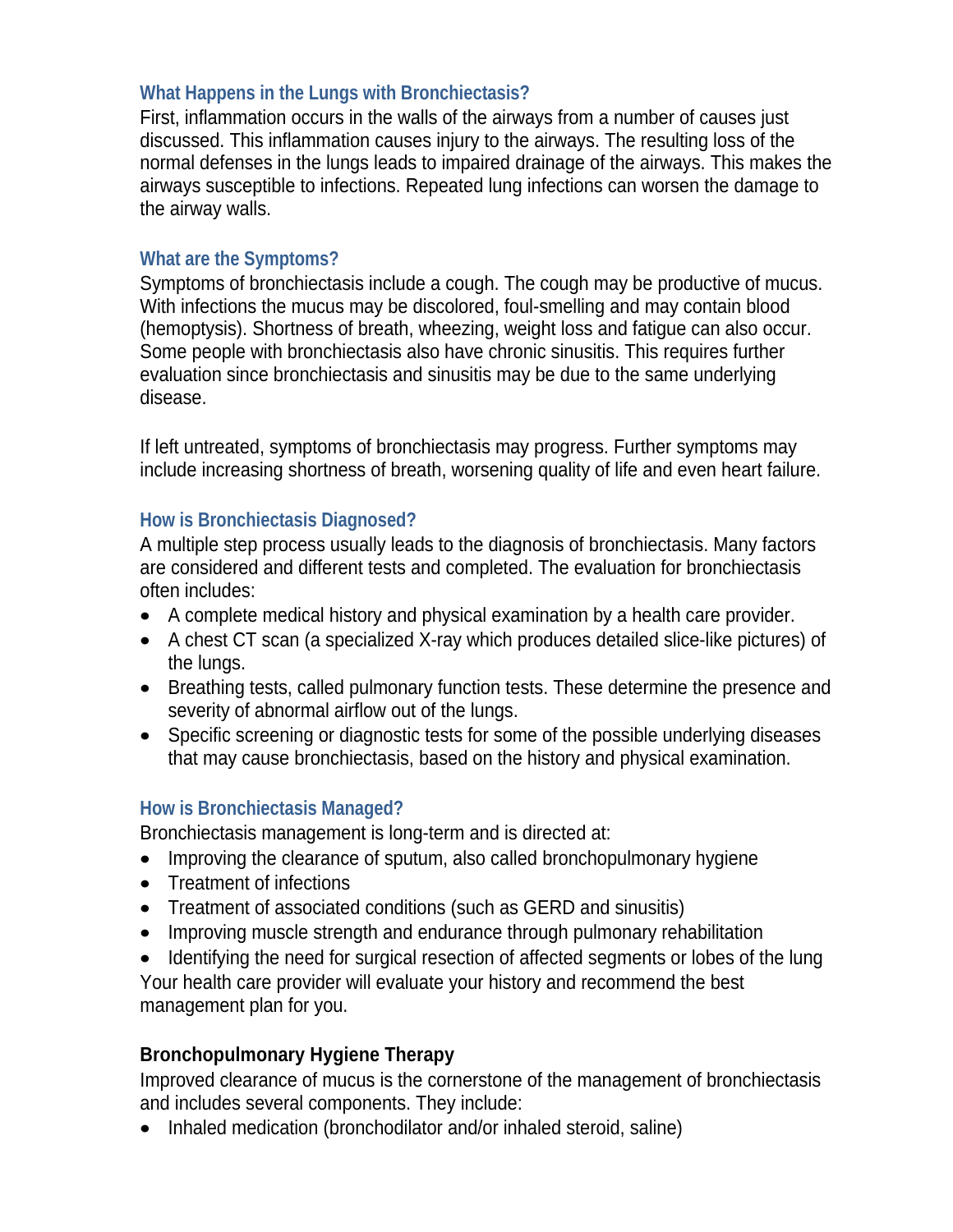Airway clearance measures (oscillating positive expiratory pressure device, highfrequency chest wall oscillation vest.

Your health care provider may recommend one or more of them depending on your individual needs.

# **Inhaled Medication**

**Inhaled Bronchodilators** - An inhaled bronchodilator medication opens the airways by relaxing the smooth muscles around the airways. This type of medication is available in a number of inhaled forms. Commonly used inhaled short-acting bronchodilators include:

- ProAir<sup>®</sup>, Proventil<sup>®</sup> HFA, Ventolin<sup>®</sup> HFA (albuterol)
- Xopenex<sup>®</sup> (levalbuterol)

Inhaled long-acting bronchodilators may also be used. They include:

- Serevent<sup>®</sup> (salmeterol)
- Foradil<sup>®</sup> (formoterol)
- $\bullet$  Spiriva $\circledR$  (tiotropium)

Inhaled Steroids – Inhaled steroids reduce and prevent swelling inside the airways. Common inhaled steroids include:

- Flovent® (fluticasone)
- Pulmicort<sup>®</sup> (budesonide)
- OVAR<sup>®</sup> (becolmethasone)
- Asmanex<sup>®</sup> (mometasone)
- Azmacort<sup>®</sup> (triamcinolone)
- Aerobid<sup>®</sup> (flunisolide)

Inhaled Steroid and Long-Acting Bronchodilator Combinations Common combinations of inhaled steroid and long-acting bronchodilator include:

- Advair<sup>®</sup> (fluticasone and salmeterol
- Dulera<sup>®</sup> (mometasone and formoterol)
- Symbicort<sup>®</sup> (budesonide and formoterol)

Inhaled hypertonic saline may be used to loosen airway mucus for easier airway clearance.

# **Airway Clearance Measures**

Airway clearance measures are treatments designed to clear trapped mucus from the airways.

 Oscillating positive expiratory pressure devices (OPEPD): These include devices such as the Aerobika®, Acapella or the Flutter Valve<sup>®</sup> that help clear mucus from your lungs. These are small devices you inhale and/or exhale into.

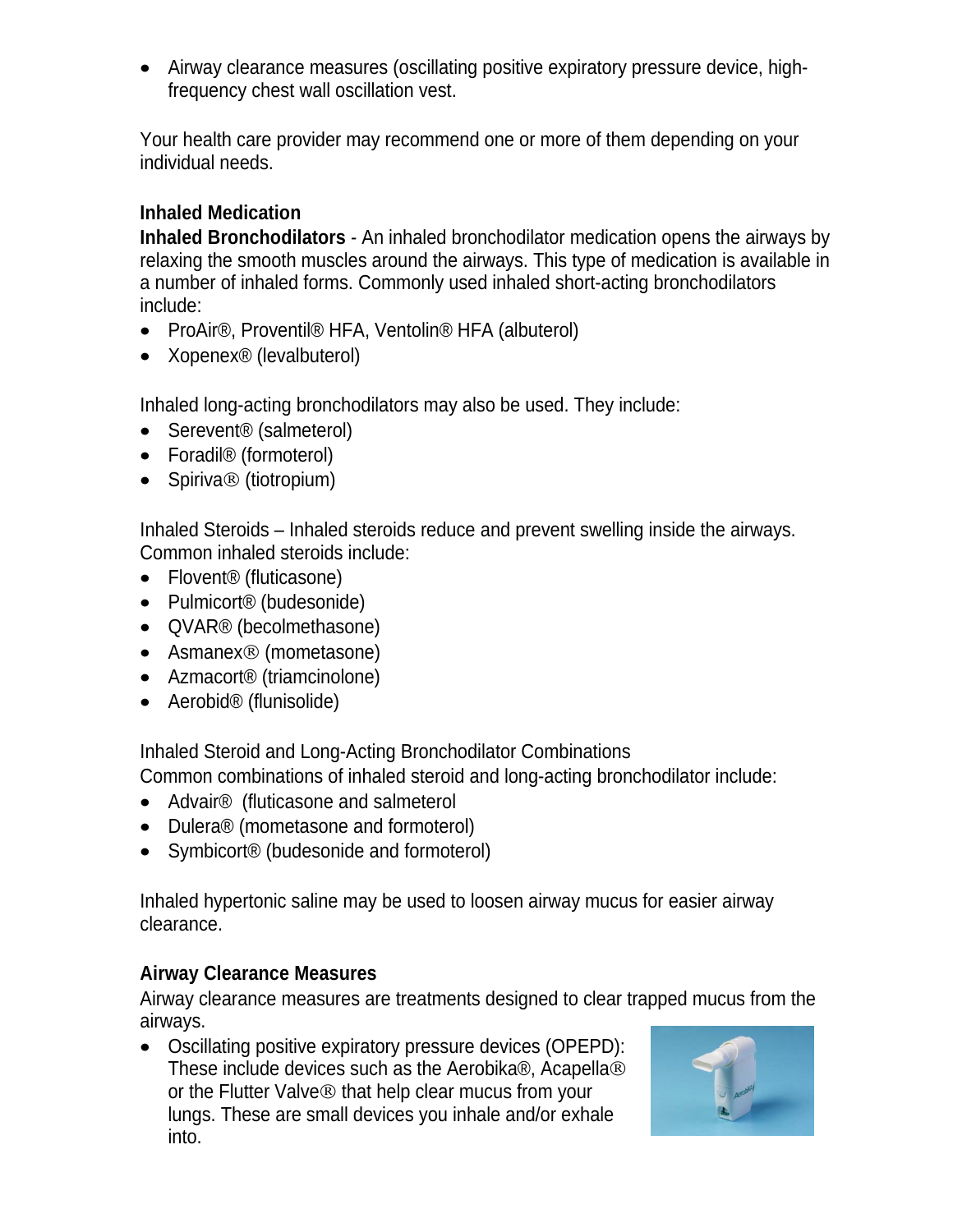- High-frequency chest wall oscillation vests: These include The Vest<sup>®</sup>, SmartVest<sup>®</sup> and AffloVest® are inflatable vests that you put on. The vest shakes your chest to help dislodge the mucus from the airway walls. Sometimes the Aerobika® or Acapella<sup>®</sup> is used after the inflatable vest. Once the mucus is dislodged, the device can help clear the mucus.
- Postural drainage and clapping use gravity to promote drainage of mucus from the lungs.

Each technique can be prescribed by your health care provider. Correct technique using these devices is very important. Make sure a health care provider, often a Respiratory Therapist, experienced in the use of the device shows you how to use it. It is also important to have your technique checked periodically to make sure you continue to use it correctly to obtain the most benefit.

#### **Treating Infections**

Antibiotics are used to treat bacteria and other infectious organisms causing infection in the lungs to improve respiratory symptoms and prevent further damage to the airways. For example, treating *pseudomonas auruginosa* may entail 2-3 weeks of intravenous antibiotics when symptoms are severe. Sometimes inhaled antibiotics are given to prevent exacerbations of pseudomonas. Treatment of mycobacteria may require multiple antibiotics taken for a year of longer. Rotating or chronic antibiotics to prevent infections are not encouraged because this promotes the development of drug-resistant organisms. However, long-term azithromycin may sometimes be beneficial for people who experience frequent bronchiectasis flare-ups.

# **Treatment of Associated Conditions**

Treatment of any identified specific causes, including those listed under "Causes of Bronchiectasis" is important. Examples include:

- Treatment of chronic infections with non-tuberculous mycobacteria,
- Treatment of antibody deficiency with immune globulin if appropriate,
- Treatment of swallowing disorders and GERD that cause chronic pulmonary aspiration. The MedFacts, Gastroesophageal Reflux Disease, discusses this topic in more detail.
- Prompt treatment or removal of any foreign object, growth or tumor causing obstruction of the airways,
- Treatment of other chronic lung disease
- Treatment of chronic sinusitis. The MedFacts, Sinusitis, discusses this topic in more detail.

**Pulmonary Rehabilitation** may improve your overall health. A well-rounded rehabilitation program includes education, exercise and eating well and can help you stay healthy and feel good.

**Resective Surgery** is occasionally indicated – usually only if bronchiectasis is very localized in the lung and medical treatment and other therapies are not effective.